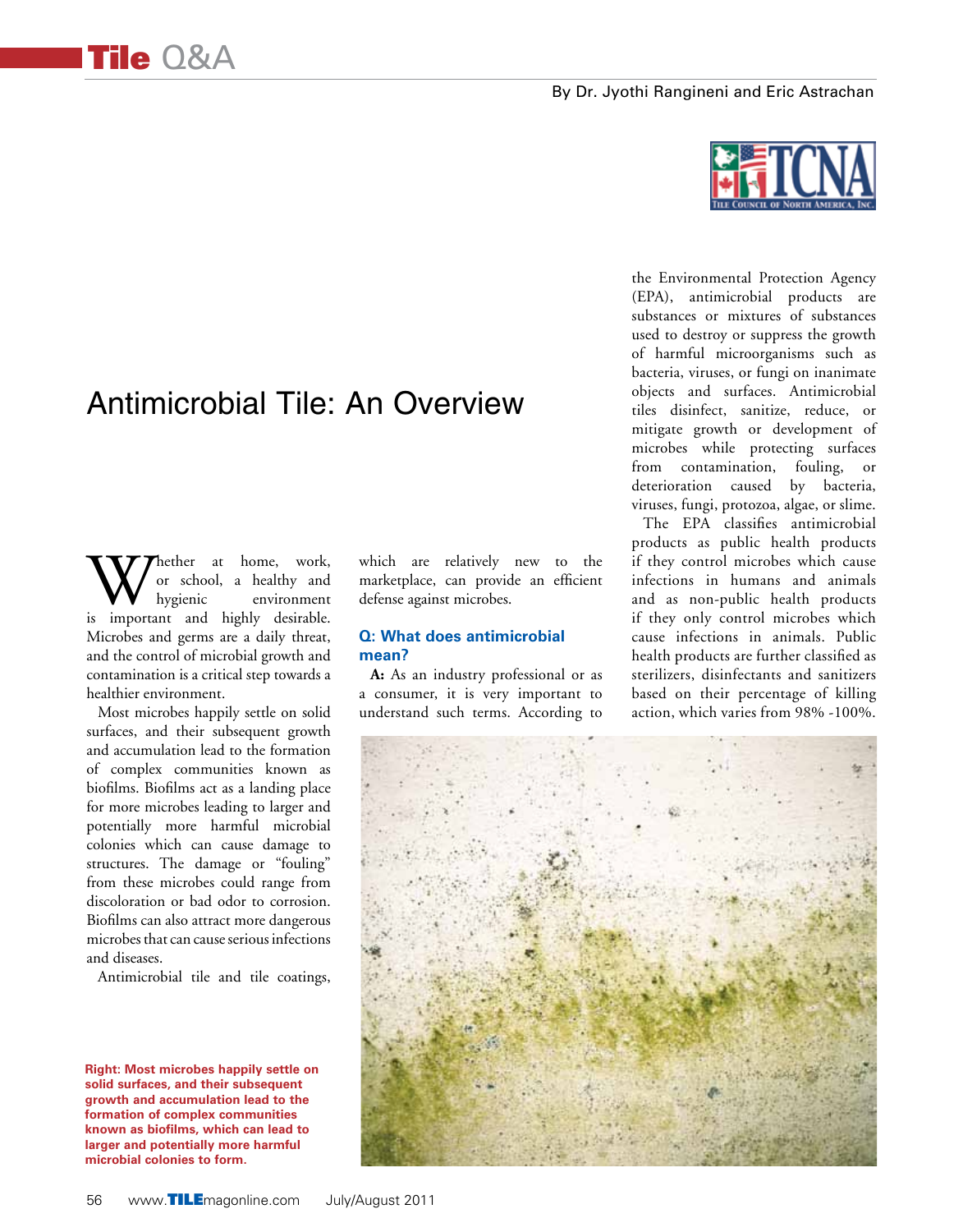### **Q: How do antimicrobial tiles and tile coatings work?**

**A:** Microbial contamination can be easily controlled on tile by normal cleaners, which act as disinfectants. However, once the disinfectant is removed, contamination can recur. Active antimicrobial surfaces can provide continuous antimicrobial efficacy throughout the day to help inhibit the spread of bacteria and other microbes. Antimicrobial tile and tile coatings require three ingredients: an active ingredient, a carrier for that active ingredient, and a mechanism to release

Antimicrobial tile and tile coatings require three ingredients: an active ingredient, a carrier for that active ingredient, and a mechanism to release the active ingredient from the carrier.

the active ingredient from the carrier. Most commonly used active ingredients are quaternary ammonium salts, metal ions (such as silver, zinc, or titanium), triclosan and other bacteriostatic and fungistatic chemicals.

#### **Q: How are antimicrobial tiles made?**

**A:** The active ingredient and carrier are often applied as a glaze during the tile manufacturing process. Once the tile is coated with the antimicrobial product, the firing of the glaze fixes the coating onto the tile surface. Alternatively, antimicrobial tile coatings are available that can be applied on tiles by trained

installers and in some cases by the consumer.

#### **Q: What is the advantage of antimicrobial tiles?**

**A:** Strong worldwide population growth points to the importance of more infection control in restaurants,

public transportation systems, shopping areas, hospitals, and other public areas. The importance of clean, bacteria-free environments cannot be underestimated, and to ensure this, the highest standards in prevention are critical. Substituting antimicrobial tiles for other surfaces supports a healthier environment.



for Installation, Materials, & Ceramic Tile Purchase yours today!



Tile Council of North America 864-646-8453 / www.tileusa.com



**Circle 16 on Information Card**